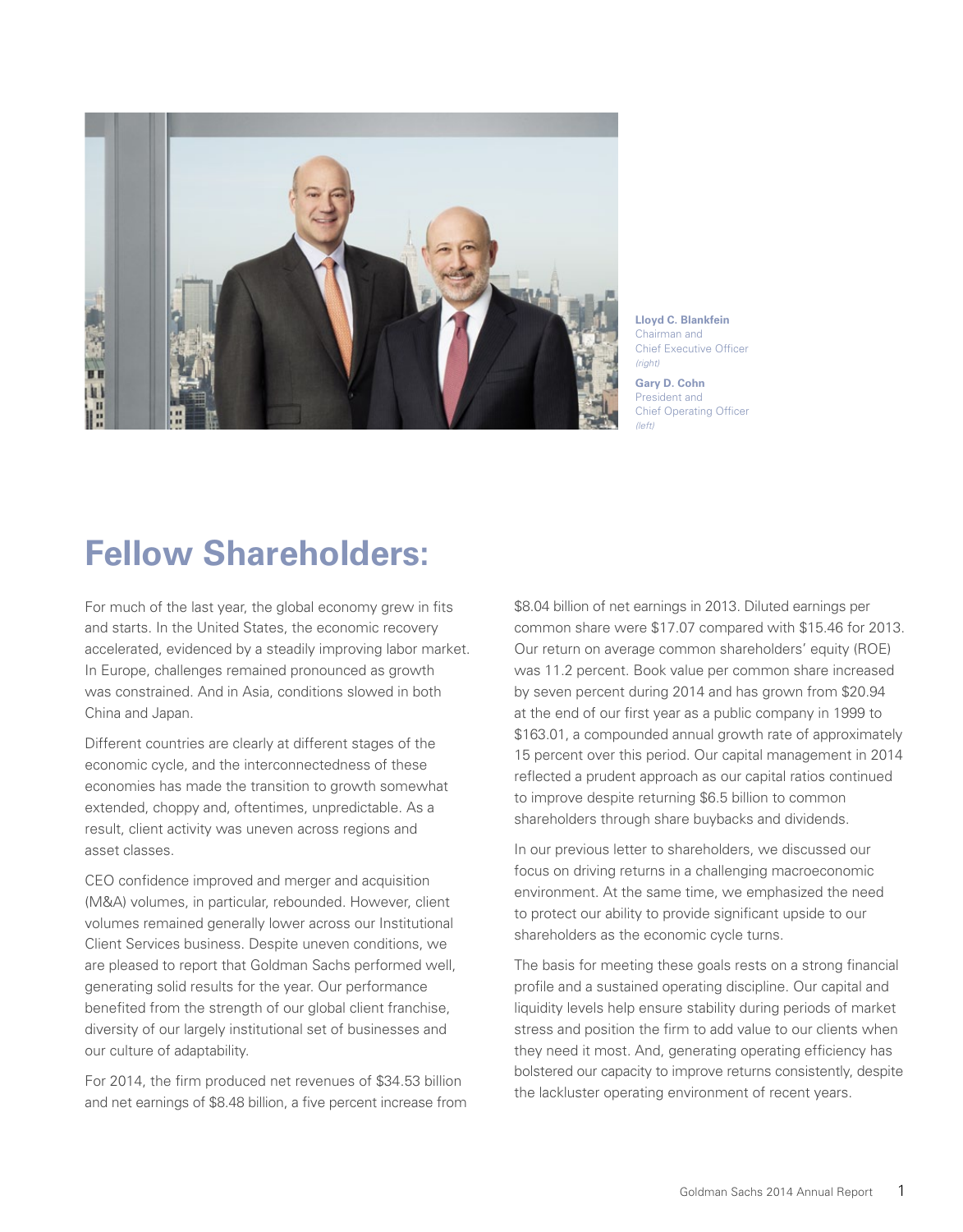Against this backdrop, in this year's letter, we would like to review our financial strength and the benefits embedded in our business model. We will also discuss our operating strategy in the recent environment and our major businesses with a focus on their competitive positions and opportunities for growth. Finally, we will update you on our efforts to protect and sustain our culture of client focus and teamwork, as well as the important progress being made across our corporate engagement initiatives.

# **Financial Profile**

Since the end of 2007, our balance sheet is down by nearly one-quarter, while our common equity is up 85 percent. As a result, gross leverage has been cut by more than one-half. Our liquidity is approximately three times higher than the end of 2007, representing more than 20 percent of our total balance sheet at the end of 2014. And, less liquid level 3 financial assets are down nearly 40 percent over this period.

As represented in the charts on the right, our balance sheet measures have improved across the board. As a result, we have demonstrated our ability to meet or exceed the requirements of various regulations, including Basel III capital, the supplementary leverage ratio and the liquidity coverage ratio.

The combination of a solid financial foundation and a focused operating strategy provides the ability to adapt quickly. Our balance sheet is less than one-half the size of the peer average.\* And, our total staff level is less than 20 percent of the peer average. We are an institutional client firm, with a broad range of services. Our retail clients are largely high-net-worth individuals, with an average account size of more than \$40 million. In short, we are not simple, but we are simpler.

Our strong and stable financial footing has given us the wherewithal to stay committed to our core set of businesses over the cycle. We work with tens of thousands of companies, institutions, investing entities, governments and high-net-worth individuals around the world.

Partly because we have remained focused on executing our strategy through our core businesses, we have grown our client franchise over the last several years. Institutional Client Services, for example, has seen an approximately 10 percent increase in active clients since 2010.

Our mix of businesses reflects the diverse needs of our clients. And, the products and services we provide produce a diverse and balanced revenue stream.

In addition to better revenue stability, we have benefited from a variable cost structure. We have long had a "pay for performance" culture. The bottom chart depicts the strong correlation between the firm's performance and its levels of compensation and benefits expense.

To us, this graph underscores the value of a true partnership culture. Culture is not preordained or guaranteed in perpetuity. Since we became a public company, we have invested an enormous amount of time and resources to sustain our

\* U.S. peers include BAC, C, JPM and MS.



## **Net Revenues and Compensation and Benefits Expenses**

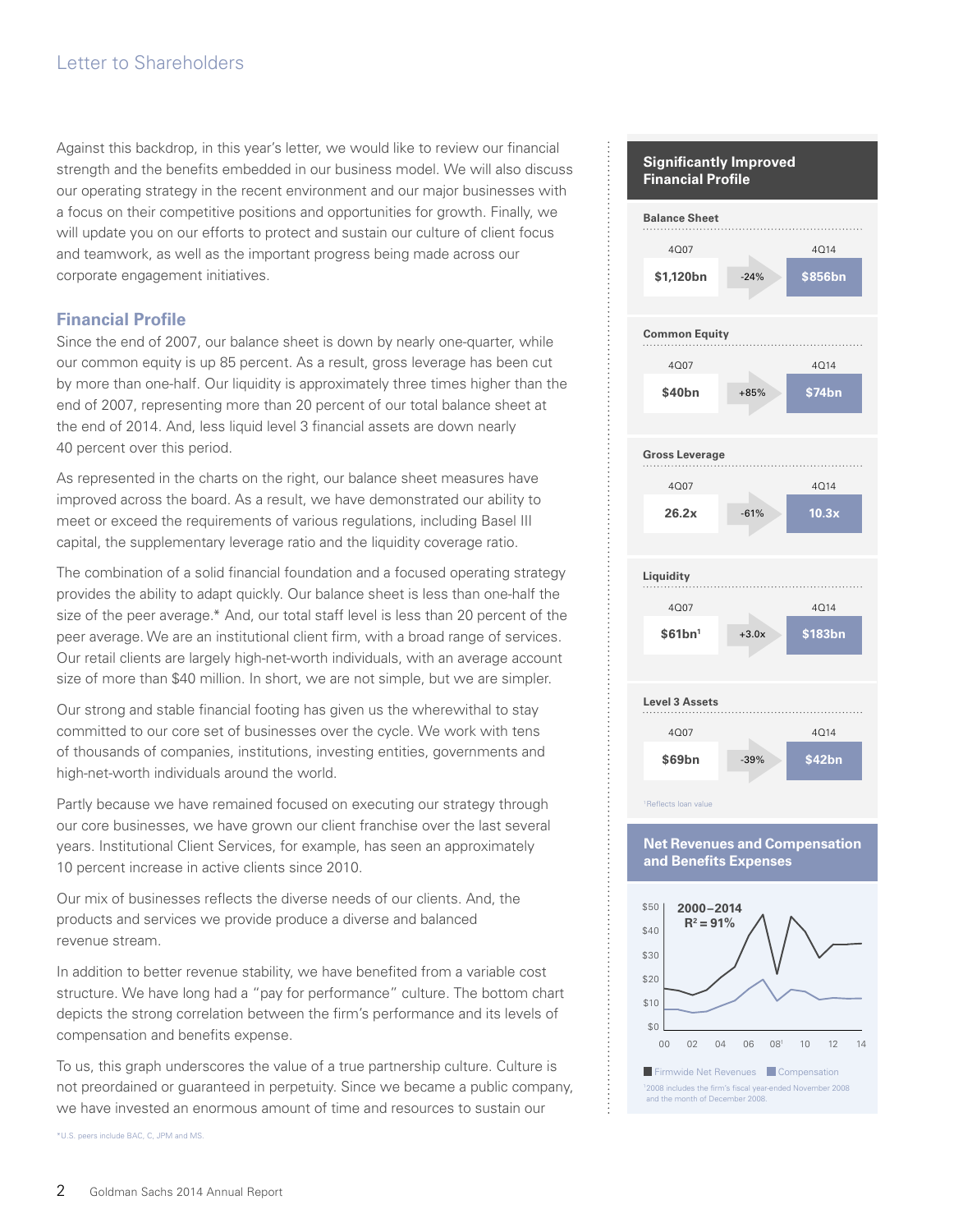culture. Rigorous partner selection and aligning compensation with long-term performance reinforce an ethos of long-term ownership.

The combination of a diverse set of businesses, effective risk management and a "pay for performance" culture has produced a track record of lower earnings volatility than our peers. From 2005 through 2014, Goldman Sachs' net earnings to common volatility averaged roughly 50 percent vs.130 percent for peers.

Our relative earnings stability is critical to our ability to outperform throughout the cycle. We performed when conditions were challenged and we also performed when the environment was more favorable.

Against the backdrop of relatively consistent revenues, we have performed well across several key metrics.

Compared to 2012, earnings per share is 21 percent higher, book value per share is 13 percent higher and our common stock dividends per share have grown 27 percent. Over this three-year period, we have returned \$16 billion via share repurchases, while maintaining stronger capital ratios.

Net revenues were roughly flat over the past three years. But, that's not the story. Since 2012, we undertook several strategic initiatives to respond to new regulations, including higher capital requirements. We sold a majority stake in both our Americas reinsurance business and our European insurance business — and we liquidated our investment in the Industrial and Commercial Bank of China. We also sold our hedge fund administration business and our REDI platform.

In 2012, these businesses and investments produced \$2.3 billion in net revenues. So, on a "like-for-like" basis, net revenues in 2014 were about \$2.7 billion higher than 2012. Investment Management and Investment Banking contributed \$2.4 billion to this growth.

We have grown revenues while managing expenses and capital. Our average compensation and benefits to net revenues ratio from 2009 through 2014 was more than 900 basis points lower than it was from 2000 through 2007, despite a tougher revenue environment.

We have been equally focused on capital efficiency. We have developed technology to help inform our capital allocation decisions. The combination of our profitability and risk management allowed us to pay out roughly 70 percent

of our net earnings to common shareholders since the beginning of 2009 and basic share count has declined by 17 percent since the end of that year. Since the end of 1999, our basic share count is seven percent lower, while our common equity is actually more than seven times higher.

These efforts not only protected near-term returns, they have also positioned the firm to benefit from operating leverage when the environment improves.

As the cycle turns, our strategic focus shifts to growing revenues and the ability to deliver greater operating leverage to our shareholders through margin expansion. In that vein, we want to review our businesses and opportunities.

### **Investment Banking**

In Investment Banking, we have the preeminent client franchise. We advised on more than \$1 trillion of announced transactions last year, the highest level since 2007. We have maintained a leading market share over the last 25 years. We maintained our market position when M&A activity was dominated by technology in 1999, by financials in 2008 and by natural resources in 2014.

And, we have maintained our position when volumes were low and when they were higher. Our performance carries through to different industries, market environments and regions. Our success is rooted in decades of investment, consistency of coverage and a broad client franchise by both industry and geography.

We see a number of growth opportunities on the horizon. Global economic growth continues to be the biggest driver of the opportunity set. In 2014, global M&A volume as a percentage of market capitalization was roughly 100 basis points below the 15-year average. Returning to the historical average would drive \$630 billion of incremental M&A volume.

We are particularly well-positioned for growth in cross-border activity given our global footprint. And, we believe that the demand for funding and capital remains highly correlated to economic growth and broader corporate activity.

# **Institutional Client Services**

In Institutional Client Services, we benefit from having both a leading fixed income franchise and a leading equities franchise. And, we have a global footprint. While having a diversified mix of businesses supports revenue stability, it is also crucial to driving stable and attractive margins. We also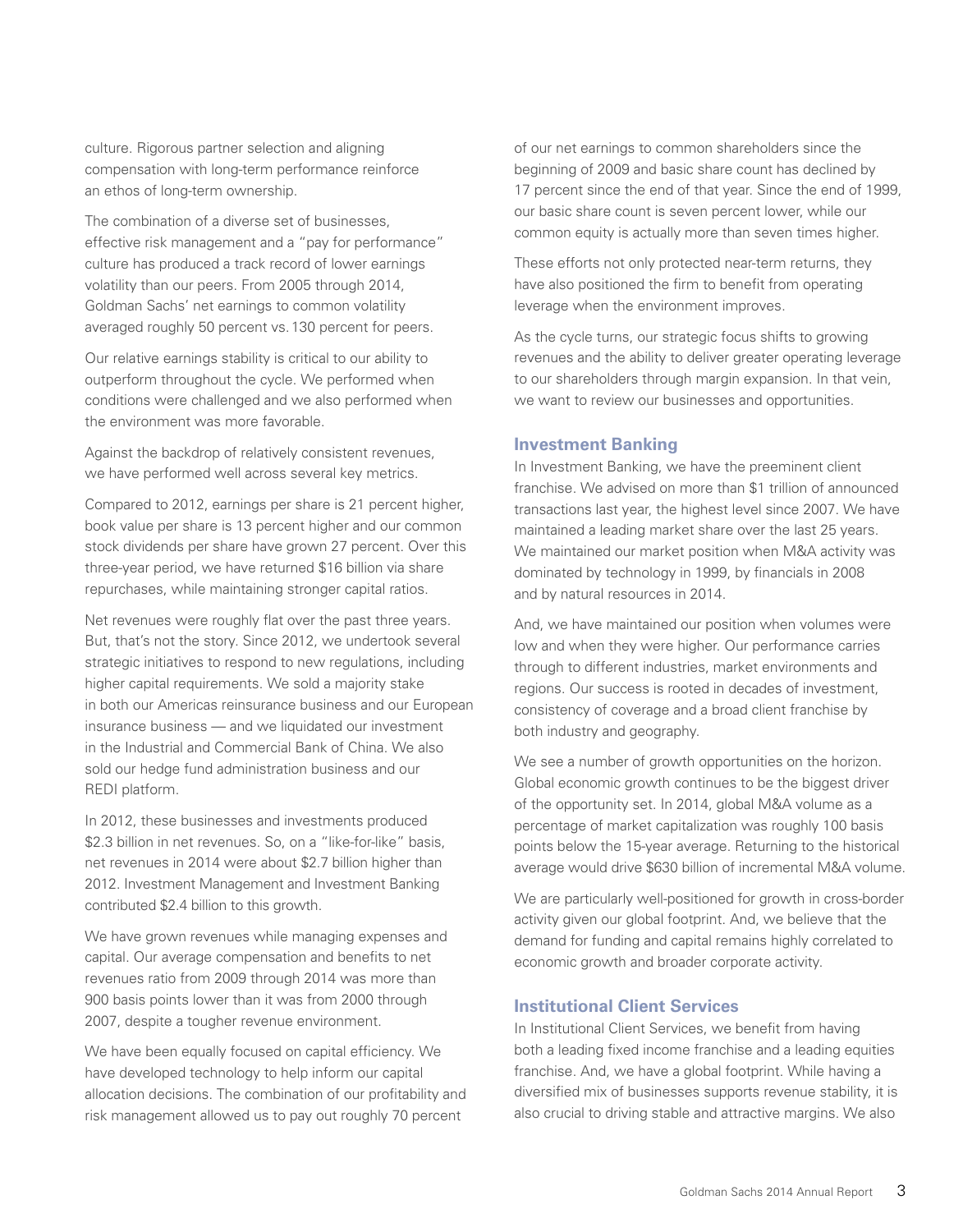# Letter to Shareholders

have a balance of activities and products that are "high" capital and "low" capital intensive.

Institutional Client Services is one of our most dynamic businesses. It has always been in a state of evolution. The introduction of new regulations has accelerated the evolution in certain areas, including market structure. As a consequence, the value placed on adaptability and operational excellence has significantly grown.

Regulatory requirements and technological investments have raised the barriers to entry higher than at any other time in recent history. This is an expensive business to be in if you don't have the market share and scale. Consider the numerous business exits that have been announced by our peers, as they reassess their competitive positioning and relative returns.

Longer term, we believe that the value being placed on liquidity provisioning is likely to grow, especially in the context of a more rational marketplace. This provides an opportunity for market share expansion for those firms with strong, global and stable client franchises. Technological innovation will continue to be important and may increasingly become a differentiator amongst competitors and a potential driver of new or incremental revenues. Going forward, we believe that these requirements will likely lead to only a handful of players being able to effectively compete on a global basis.

### **Investing & Lending**

Another core part of our mission and strategy is to provide promising businesses with the capital they need to grow. Sometimes that means offering a loan and, other times, it means making an equity investment. We are able to leverage our global investor network and invest alongside these clients in industries that create jobs and promote economic growth.

These loans and commitments include major infrastructure projects, clean energy and technology companies, and cutting-edge healthcare businesses. Including our own commitments, during 2014 we closed on more than \$15 billion of debt and equity capital raised in private equity and credit funds.\*

Our ability to provide equity capital has been important to growing companies. We have a diversified portfolio of

\* Fees generated through the management of client assets in such funds are included in Investment Management. \*\* Performance calculated using period-end data for global long-term fund assets (non-money market) for all share classes ranked by Morningstar.

companies which helps drive strong performance for both our co-investors and shareholders. For example, between 2012 and 2014, our private equity and credit funds distributed more than \$40 billion. And generally, our co-investors are clients of the firm, whether it is with Investment Banking, Institutional Client Services or Investment Management.

We will continue to invest and grow our existing investment strategies. At the same time, we will seek growth in new regions and across new strategies.

Lending has become an increasingly important part of our strategy as it relates to corporate, real estate and private wealth clients.

Our private wealth commitments and lending portfolio has been a particular source of significant growth. The portfolio benefits from both the level of collateralization and the fact that borrower credit quality for our average private wealth client is extremely high.

We see an opportunity to continue to grow our lending activities in ways that are accretive to current returns. Since 2012, we've made great strides in this business, growing lending by roughly 100 percent. As we grow, we maintain our same conservative and rigorous risk management policies to ensure quality and prudence.

### **Investment Management**

We have made significant progress in our Investment Management business over the last few years. Assets under supervision have grown 32 percent since 2011 to nearly \$1.2 trillion at the end of 2014. Still, we are only the 10th-largest asset manager globally, so there is significant room for growth. Within fixed income products, we are approximately 40 percent of the size of the largest peer. Within equities products, we are about one-quarter of the size of our largest competitor. And for alternatives, we are approximately two-thirds the size of the largest peer.

We remain focused on delivering strong performance for clients, which has already driven meaningful growth. At the end of last year, 83 percent of our client mutual fund assets ranked in the top two quartiles on a 3-year basis, and 75 percent ranked in the top two quartiles on a 5-year basis.\*\* In 2014, Investment Management attracted over \$85 billion in fee-based assets organically.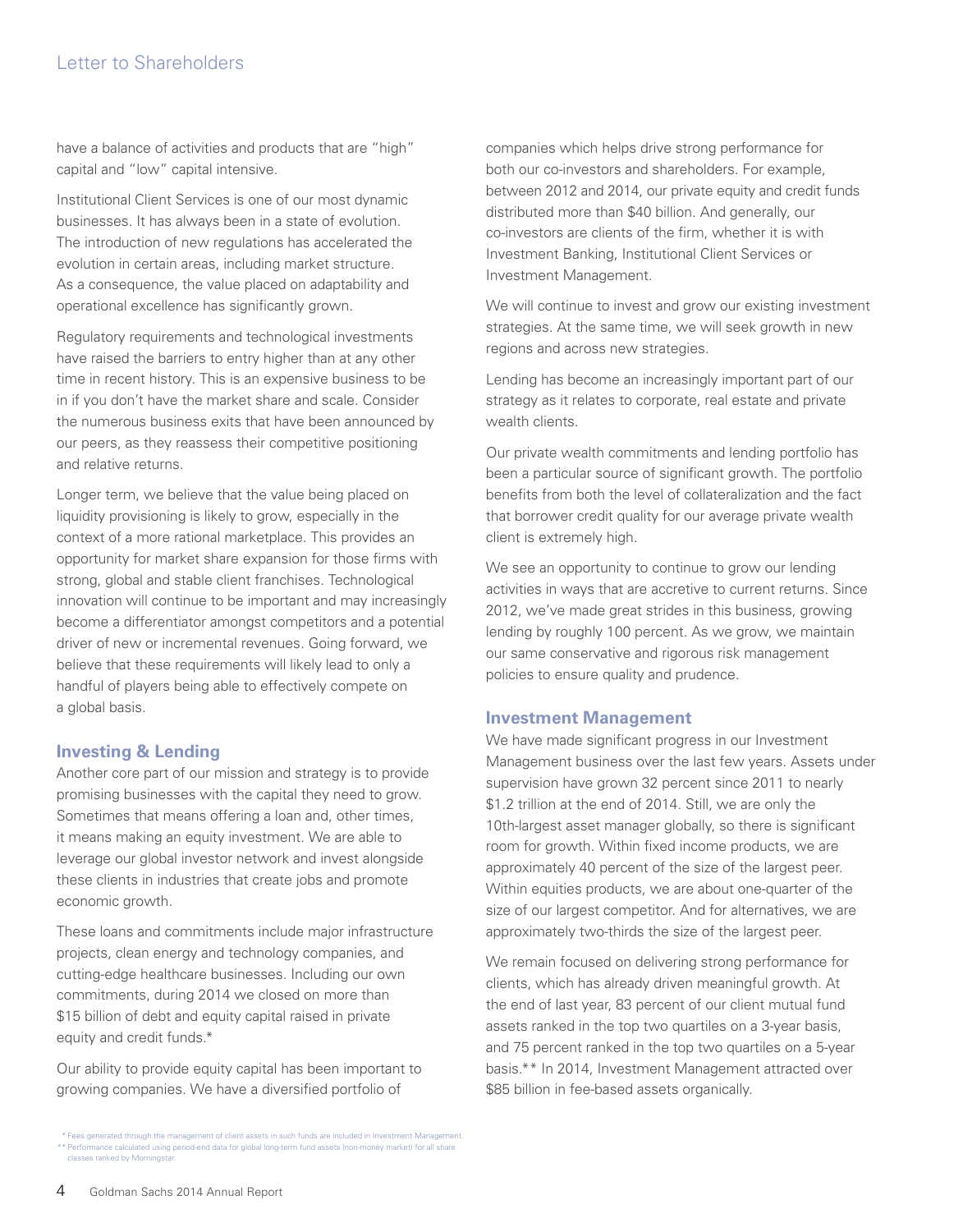We also see attractive opportunities to expand our private wealth management platform. Among the distinguishing characteristics of this franchise is its connectivity to our investment banking efforts, which serves as an important sourcing mechanism. For example, the opportunity for our private wealth clients to invest in Facebook and Uber originated from a banking relationship.

We continue to invest in long-term strategic initiatives, like advisory, defined contribution, insurance and private banking. We have also looked for accretive acquisitions, having recently bought Deutsche Asset & Wealth Management's stable value business and Dwight Asset Management. Performing for our clients and expanding our product offerings will help support continued growth going forward.

# **Our People**

This year, we marked our 145th anniversary as a firm. Over that time, our people and culture have helped define our success. We place a huge priority on preserving and enhancing a tangible environment of teamwork, client focus and long-term stewardship. We are proud that these attributes are as strong and vibrant as ever.

In terms of recruiting, in 2014, nearly 270,000 applicants applied for 8,300 positions. And, of those receiving offers, nearly 90 percent chose to come to Goldman Sachs.

In November 2014, we announced our newest class of 78 partners. The rigor and focus surrounding this biennial process is intense and that investment continues to pay dividends. The partnership is vital to helping ensure a real sense of long-term ownership.

For all of our people, we continue to invest in a workplace environment, including programs and training, which has consistently earned the firm recognition as one of the most attractive places to work.

In 2014, we were proud to be named as one of Fortune magazine's "100 Best Companies to Work For." Goldman Sachs is one of only five companies to be recognized every year that the Great Place to Work Institute has issued its list since 1984. And for nine consecutive years, the firm has been named to Working Mother magazine's "100 Best Companies," which ranks companies with the best programs that support working parents.

Few people have contributed more to our culture and generations of leaders at Goldman Sachs than John Whitehead. Earlier this year, John passed away. We honor his achievements and contributions in service to his country and our firm. John was a man of enormous grace and integrity, and his legacy will endure in the institutions he led and in the lives of those he cared for and mentored. We highlight John's extraordinary contributions later in the Annual Report.

### **Our Board of Directors**

We were also deeply sad to lose our former lead director, Jim Schiro, to cancer. Jim joined our Board of Directors in May 2009, and was elected lead director and named chair of the Corporate Governance, Nominating and Public Responsibilities Committee in May 2012.

Jim was an outstanding Board member and an exceptional individual who made an invaluable contribution to our firm and to all those who worked with him. We will remember him for his unfailing commitment to Goldman Sachs and to our shareholders and for the example he set as a leader and mentor.

He lived his life to make a difference and the mark he has left on institutions and people is powerful. Jim was methodical and careful, yet expansive and philosophical. He understood the black and white of the numbers better than anyone, but appreciated the human element better than most.

For a lot of his tenure on our Board, our firm faced tough scrutiny. He gave us the confidence to be proactive and to deal forthrightly with the issues we were confronting. He asked probing questions that always got to the heart of the matter. Jim had an enormous impact on Goldman Sachs, and on our leadership team. He made us a better company, and, for all those he worked with, better people.

Following Jim's retirement, Adebayo Ogunlesi was appointed lead director and chair of the Corporate Governance, Nominating and Public Responsibilities Committee.

Adebayo is the managing partner and chairman of Global Infrastructure Partners, a private equity firm that invests worldwide in infrastructure assets. Previously, he held various positions at Credit Suisse Investment Bank (and predecessor firms), including as executive vice chairman and head of global investment banking. Adebayo's extensive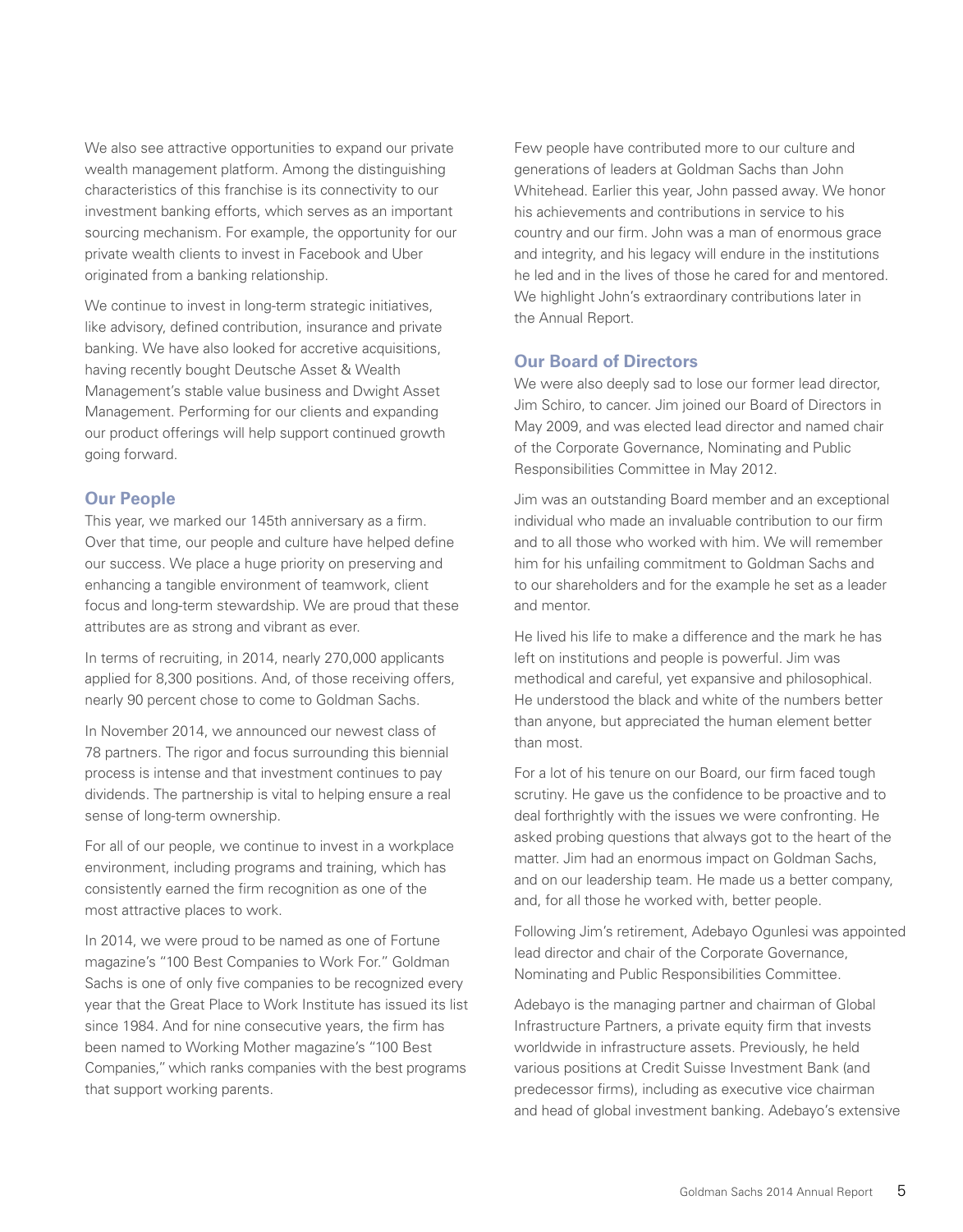# Letter to Shareholders

knowledge of finance and global capital markets provides valuable insight and direction for our Board.

After 12 years of distinguished service, Claes Dahlbäck decided to retire from the Goldman Sachs Board of Directors this coming May.

Claes' global experience, independent and wise judgment and quiet leadership made him an invaluable voice on our Board. His deep understanding of global markets, our business and our culture has benefited the firm enormously.

We thank him for his unfailing commitment to our shareholders and our people.

We are pleased to announce two additions to our Board of Directors, Mark Flaherty and Mark Winkelman.

Mark Flaherty has more than 20 years of experience in investment management. He served as vice chairman of Wellington Management Company before retiring in 2012. Previously, he was director of the company's global investment services from 2002 to 2012, and served as partner and senior vice president from 2001 to 2012.

Mark Winkelman currently serves on the Board of Directors of Anheuser-Busch InBev. From 2006 to 2008, he served as operating partner of J.C. Flowers & Co. Previously, Mark held several leadership positions at Goldman Sachs before retiring from the firm in 1994, including co-head of the Fixed Income Division. During the course of his career, Mark has demonstrated exceptional judgment, market knowledge and risk management.

We know that our Board, our shareholders and our people will benefit from their deep and varied understanding of economies, global markets and the financial services industry.

# **Corporate Engagement**

Throughout the year, Goldman Sachs continued to engage on broader public policy matters that have the potential to spur economic growth and stability. In June, we convened the North American Energy Summit to discuss how to maximize the economic benefits of North American energy resources through enhanced regional integration and cooperation. Policymakers and corporate and NGO leaders examined the impact of relevant geopolitical, economic and environmental factors around the enormous energy opportunity that will continue to have a profound influence on the global economy.

We hosted the China-U.S. CEO Bilateral Investment Dialogue in Beijing and later in New York, bringing CEOs of some of the largest Chinese and U.S. companies together with policymakers to discuss how to encourage more cross-border trade and investment. Our collective futures are dependent on the relationship between the U.S. and China, and there's nothing more important to that relationship than advancing the mechanisms for more economic activity between these two countries.

And, as explained below, we attended various *10,000 Small Businesses* graduations across the U.S. At each event, whether it was in Detroit, Los Angeles or Miami, we saw how the combined impact from know-how and confidence can advance people and the local economy. And, with each entrepreneur we meet through *10,000 Women*, we recognized how a practical business education and, increasingly, effective access to capital can transform a small business and consequently a family and a community.

#### *10,000 Small Businesses*

*10,000 Small Businesses* continued to help small business owners grow and create jobs through access to business and management education, business services and capital. By year's end, *10,000 Small Businesses* was operating in 23 sites in the U.S. and U.K. and had served over 4,000 entrepreneurs. In the U.S., we launched a new site in Dallas/ Fort Worth as well as the inaugural cohort of a new national partnership that allows qualified small business owners from across the U.S. to receive training both online and at Babson College. This innovative model has extended the reach of *10,000 Small Businesses* to business owners in 45 states across the U.S.

*Stimulating Small Businesses Growth*, a report released in 2014 from lead academic partner Babson College, demonstrates the impact of the program. Within six months of graduating, 64 percent of U.S. participants have reported increasing their revenues and 45 percent reported creating net new jobs. We are proud that the program maintains a 99 percent graduation rate and graduates have developed a strong marketplace among themselves, as 80 percent of participants have done some form of business with another graduate.

## *10,000 Women*

*10,000 Women* launched an important new partnership in 2014 with International Finance Corporation (IFC), a member of the World Bank Group, to create the first-ever global